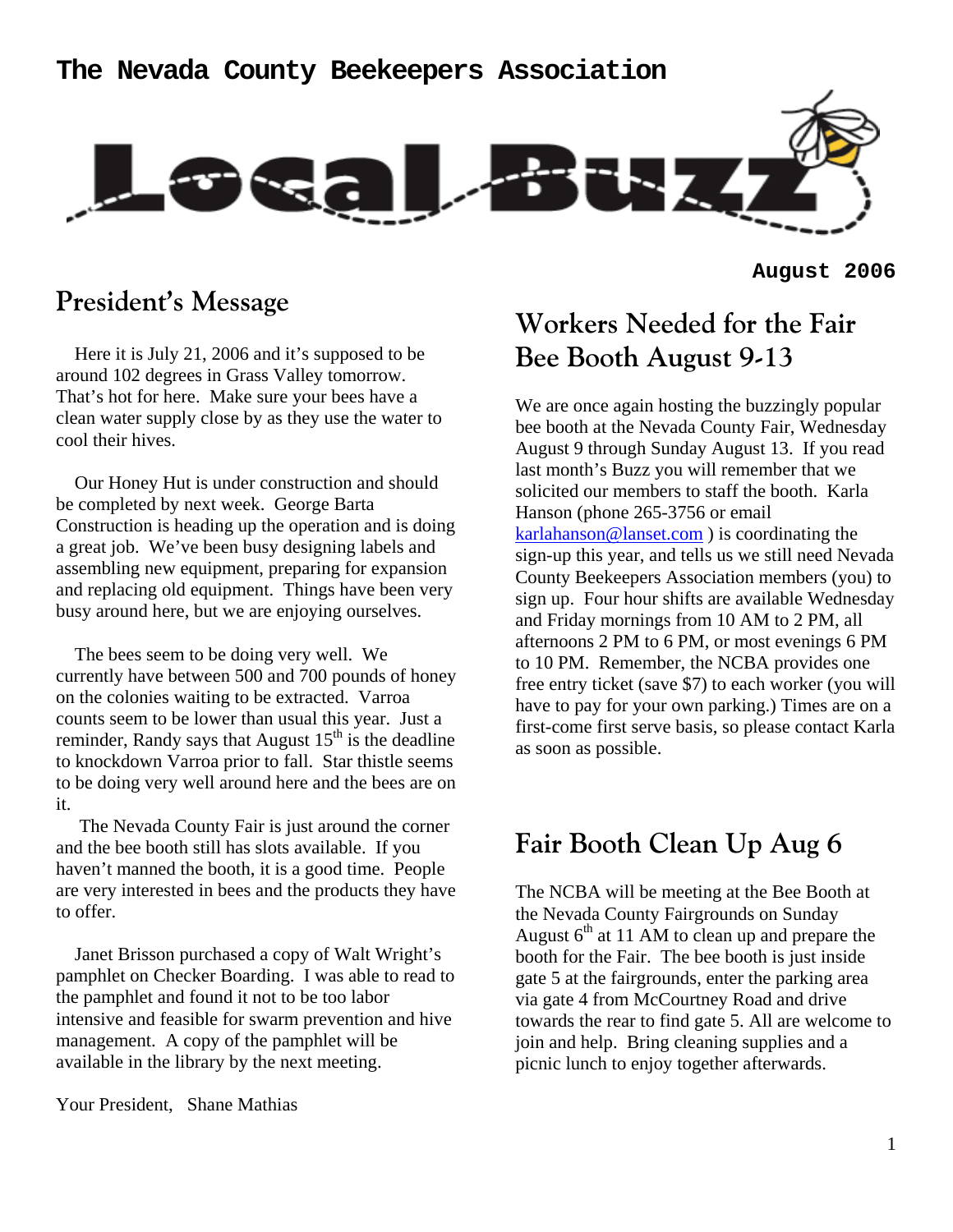## **Bee Bits**

By Randy Oliver

Enjoying the heat? Yesterday afternoon we were lucky to find a little shade in which to make up 80 late nucs. Got them home by 8:30 in the evening in the sweltering heat, unloaded, then installed ripe queen cells as darkness fell. Staggered out of bed early this sultry morning to check up on them, and was rewarded with a beautiful rainbow across the western sky!

The temperature is expected to pass 100° today, and we have 60 more nucs to make. Not the best of conditions--the ripening blackberries are withering on the vine, and yellow star thistle can barely squeak out a pathetic little dry flower. The bees have decent brood nests, though, and I'm even shaking watery nectar from some colonies! Unfortunately, inspection of the brood frames shows little spare pollen.

The protein from late summer pollen is critical for building healthy colonies to survive the winter, and to brood up for almond pollination. I'm handling the local lack of pollen in three ways--two natural, and one artificial. Half of our colonies we've moved up to Nevada to irrigated alfalfa for the summer, with the associated late-summer rabbitbrush bloom. (Let's not even talk about the cost and time replacing the truck engine, \$1700 on brakes, and sky-high gasoline). Our remaining colonies stayed here, and I planned to feed them sugar syrup and pollen substitute. To that end, I purchased \$1000 worth of the new pollen replacement from Canada: "Feed Bee." It's a bit pricey (about \$2.30/ lb. delivered in bulk), so I'll have to experiment to see if it's worth the cost. If any Member wants to try some, call me. I haven't had a chance to try it yet, but it's gotten great reviews.

A few days ago, serendipity struck, and my beekeeping friend Keith called to tell me that he had fields of safflower and alfalfa in bloom in Sacramento, and not enough bees to take advantage of them. Most of his bees were tied up in contracts pollinating seed plots of carrots, onions, melons, and squashes. If I may digress, he pollinates Grimmway Farms (the prepacked carrots in the grocery) carrot seed production. They grow it in little 5-acre plots isolated from other carrots. Then they harvest the

seed and ship it to Chile to grow out in the Southern Hemisphere summer (during our winter) in larger plots. The resulting seed is then shipped back to the U.S. for planting next spring!

Keith hated to see all the safflower bloom going to "waste," so he called me. I took a load of singles down to Sacramento to a buffer zone that Sacramento purchased from a farmer surrounding their sewage treatment facility. No development is permitted on this land, but the farmer is free to farm it or not, depending upon his whim. His whim this year is to leave a portion fallow, to plant some in alfalfa and till it back in, and to grow safflower on the rest.

If you've never seen safflower, it is an incredibly spiky thistle-like plant about two feet tall with brilliant yellow to orange flowers. It's grown as an oilseed for the polyunsaturated oil it produces (the flowers also produce a strong dye). It's grown around West Sacramento in river bottoms and dry areas, and blooms in late July into August. The bloom in "Keith's" field was just starting. Each plant has about 6-10 flower heads, but only one had opened, and some parts of the field were still entirely green. Over a levee, there was about 40 acres of alfalfa in full purple bloom--a sight rarely seen in California, since alfalfa here is usually cut before bloom for the higher protein content. I didn't see a single bee working the bloom until I placed mine. Talk about a bee dream come true! The honey from safflower is not table quality, but the bees build up well, and pack out with bright orange pollen. Stephanie and I are heading down to the WAS conference Sunday morning, and I can't wait to stop by the field at that time and see how the colonies are doing!

Our bees are looking better this year than they have in some time. The queen genetics are finally up to the task. I'm really happy with several of our current breeders. Queen cells are more difficult to produce now, but surprisingly, those that reach completion are large and well fed. We're gambling by producing such late nucs, but my goal is to get up to 600 healthy queenright colonies going into winter, with the hope of taking 500 busting colonies to almonds. The almond market is looking up due to a drought in Spain (which drives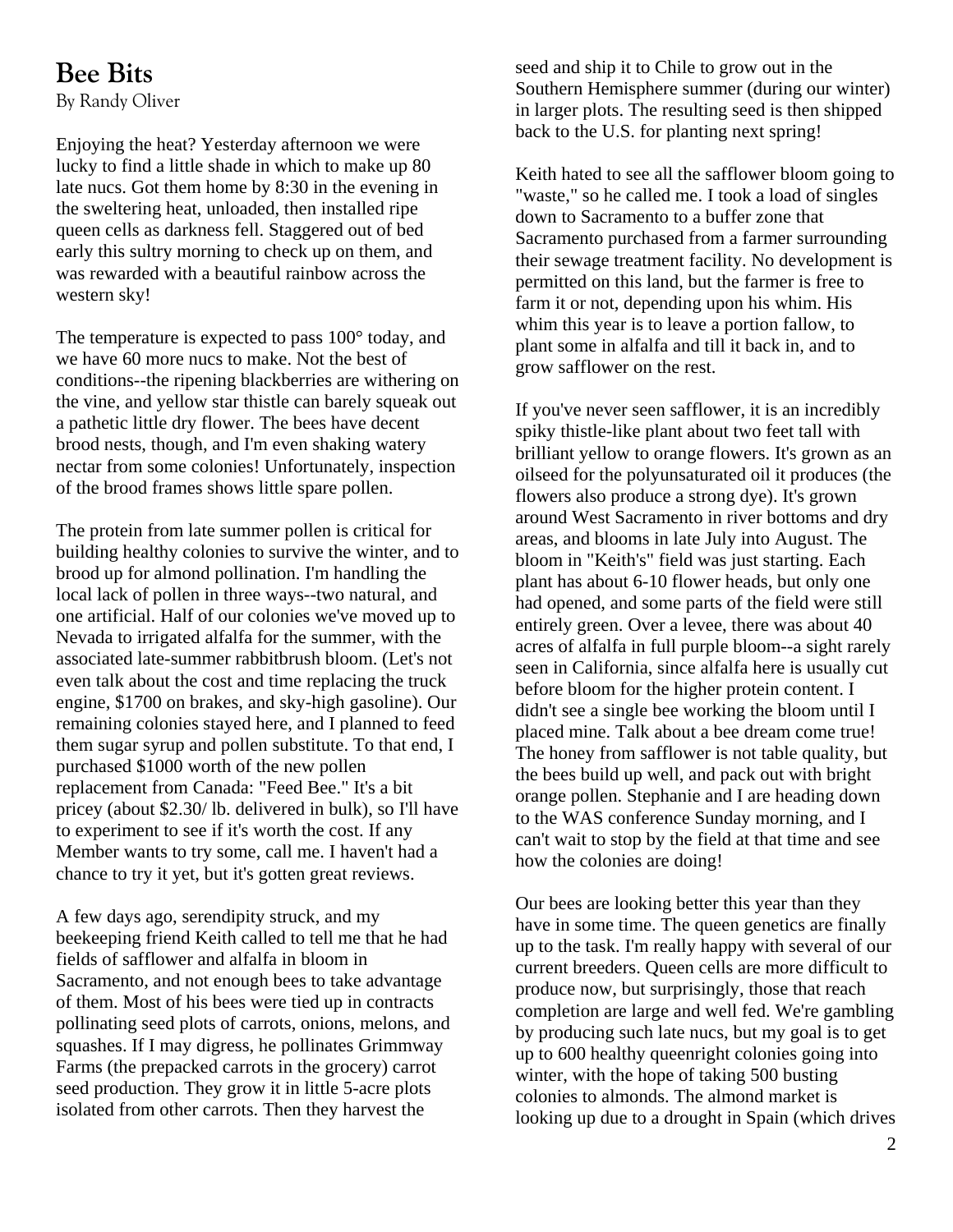the price up), and the number of new orchards coming into production. It looks to be a sellers (renters) market for the beekeeper for next February.

We're preparing for pollination right now, and as soon as we return from WAS, I'll jump on mite testing and control, and late summer stimulative feeding. That will coincide with the County Fair, so I'll be plenty busy. Please call Karla to sign up for the Fair Booth. One shift per person is not enough--we only have a limited number of members to fill all the slots. This is the one time each year that the NCBA asks its members for their valuable time. Please volunteer!

### Randy Oliver



# **Dr. Mussen Interviewed by Sacramento TV Station**

For those of you with internet access, check out the links below. State Extension Apiculturist Dr. Eric Mussen was interviewed recently by UPN Channel 31. The interview is available on two video clips:

## http://www.cbs13.com/video/?id=7222@kovr .dayport.com http://www.cbs13.com/video/?id=7223@kovr .dayport.com

Dr. Mussen's earnest responses to UPN's silly interview style are worth the download time!

### **Sacramento Beekeeping Supplies**

- Complete line of all beekeeping supplies
- Candle making supplies (molds, wicks, dyes, scents)
- Glycerin soap making supplies (soap base, molds, scents, and dyes)
- Honeycomb sheets for rolling candles (50 colors and in smooth)
- Beeswax and paraffin, special container candle wax
- Gifts, books, ready made candles 2110 X Street, Sacramento, CA 95818 **(916) 451 – 2337** fax (916) 451 – 7008 email:sacbeek@cwnet.com Open Tuesday through Saturday 9:30 – 5:30 MAIL ORDERS RECEIVE QUICK SERVICE

# **July Minutes**

Our July meeting was a picnic at Memorial Park on July 3 so no meeting minutes were prepared. A good time was had by all.

### **Cottage Cosmetics**

A how-to guide for making fine olive oil soap and all natural personal care products using beeswax is available from local author and herbalist, Linnie McNaughton. Detailed instructions are included. To order send check for \$15(Cost of

book is \$12, plus shipping and tax) to: GREEN BLESSINGS 21055 Dog Bar Rd., Grass Valley 95949 or call (530) 906-0831 or e-mail at greenblessings@infostations.com.